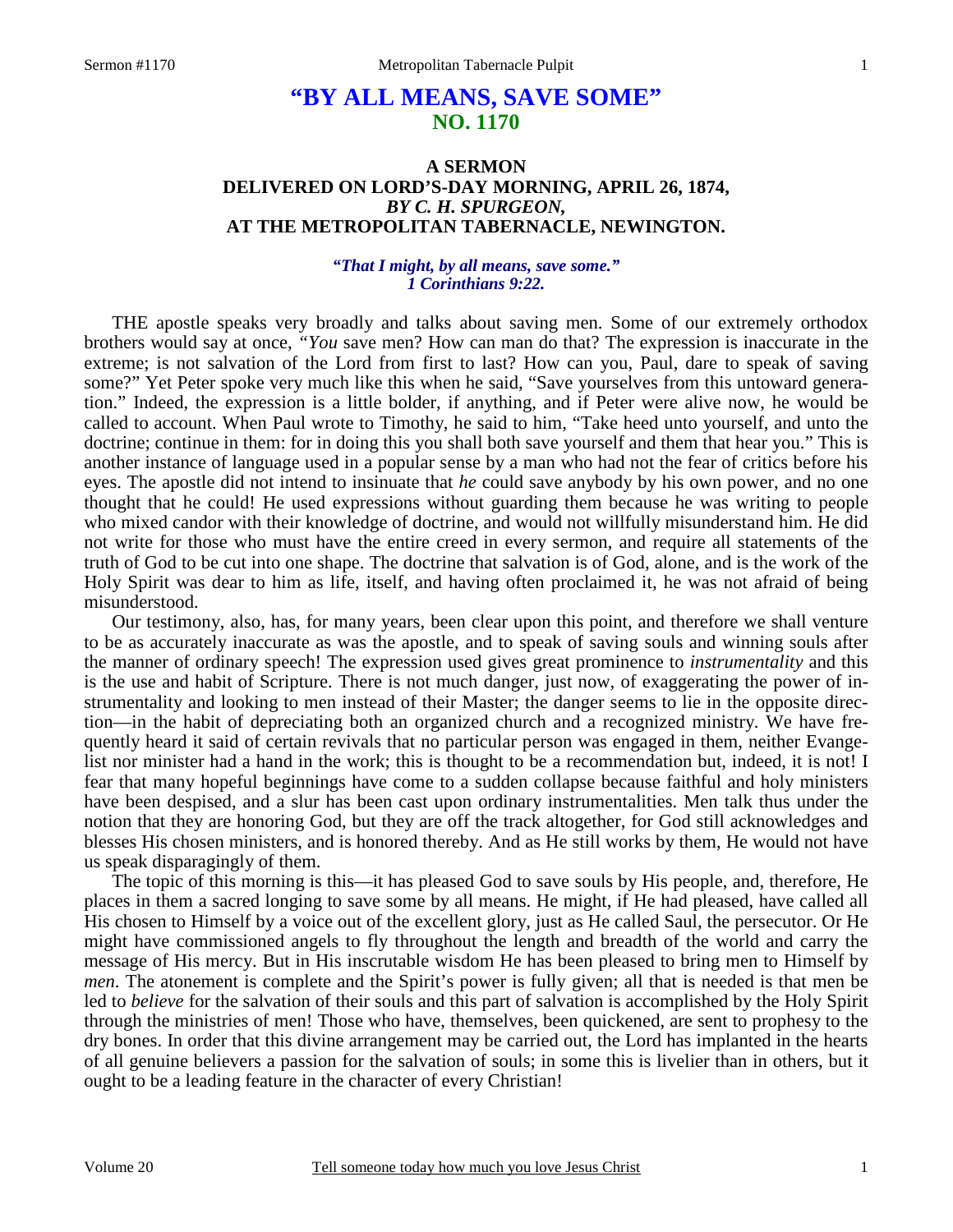I shall speak upon this sacred instinct and deal with it thus: First, *why is it implanted in us?* Secondly, *how does it exercise itself?* Thirdly, *why is it not more largely manifested?* And fourthly, *how can it be quickened and made more practically efficient?*

**I.** WHY IS THIS PASSION FOR SAVING OTHERS IMPLANTED IN THE BREASTS OF THE SAVED? For three reasons, I think, among many others; namely, for God's glory, for the good of the church, and for the profiting of the individual. It is implanted there, first, *for God's glory*. It is greatly to the glory of God that He should use humble instruments for the accomplishment of His grand purposes. When Quintin Matsys had executed a certain wonderful well-cover in iron, it was the more notable as a work of art because he had been deprived of the proper tools while he was executing it, for I think he had little more than his hammer with which to perform that wonderful feat in metal. Now, when we look at God's work of divine grace in the world, it glorifies Him the more when we reflect that He has achieved it by instruments which, in themselves, would rather hinder than promote His work! No man among us can help God! It is true He *uses* us, but He could do better without us than with us! By the direct word of power He could do, in a moment, that which, through the weakness of the instrument, now takes months and years—yet He knows best how to glorify His own name. He puts a longing to save others into our souls, that He may get glory by using us, even *us* who have little fitness for such work except this passion which He has implanted in our breasts. He graciously uses even our weak points and makes our very infirmities to illustrate the glory of His grace—blessing our poorest sermons, prospering our most feeble efforts, and driving us to see results even from our stray words.

The Lord glorifies Himself by making our feebleness to be the vehicle of His power—and to this end He makes us pant for a work far out of our reach, and sets our hearts longing to "save some." It brings glory to God, also, that He should take sinful men such as we are and make us partakers of His nature. He does this by giving us fellowship in His heart of compassion and communion in His overflowing love. He kindles in our breasts the same fire of love which glows in His own bosom. In our own little way we look down upon the prodigal sons and see them a great way off, and have compassion on them, and would gladly fall on their necks and kiss them. The Lord loves men, however, after a *holy* fashion; He desires their sanctification and their salvation by that means, and when we desire the good of our fellow men by means of their conversion, we are walking side by side with God! Every real philanthropist is a copy of the Lord Jesus, for though it is too low a term to apply to His infinite excellence, yet, truly, the Son of God is the grandest of all philanthropists!

Now, that God should by the power of His matchless grace produce in such cold hearts as ours a burning passion for the salvation of others is a singular proof of His omnipotent power in the world of the mind. To change sinful men so that they pant after the increase of holiness; to render stubborn wills eager for the spread of obedience, and to make wandering hearts earnest for the establishment of the abiding kingdom of the Redeemer—this is a mighty feat of the divine grace of God! That a perfect angel should cleave the air to perform His message is a simple enough matter, but that a Saul of Tarsus, who foamed at the mouth with enmity to Christ, should live and die for the winning of souls to Jesus is a memorable illustration of the grace of God! In this way the Lord gets great glory over the archenemy, the prince of the power of the air, for He can say to Satan, "I have defeated you, not by the sword of Michael, but by the tongues of men! I have conquered you, O you enemy, not with thunderbolts, but with the earnest words and prayers and tears of these, My humble servants! O My adversary, I have pitted against you feeble men and women, into whom I have put the love of souls, and these have torn away province after province of your dominions! These have snapped the fetters of the bandaged ones; these have burst open the prison doors of those who were your captives." How illustriously is this truth of God seen when the Lord seizes the ringleaders of Satan's army and transforms them into captains of His own host! Then is the enemy smitten in the house of his former friends!

Satan desired to sift Peter as wheat, but Peter sifted him in return on the day of Pentecost! Satan made Peter deny his Master, but when restored, Peter loved his Lord all the more, and all the more earnestly did he proclaim his Master's name and gospel! The fury of the foe recoils on himself! love conquers, and where sin abounded, grace does much more abound! As for Saul, who persecuted the saints, did he not become the apostle of Christ to the Gentiles, laboring more than any other for the good cause? Beloved, the ultimate triumph of the cross will be the more admirable because of the manner of its achievement! Good will conquer evil; not by the assistance of governments and the arms of potentates,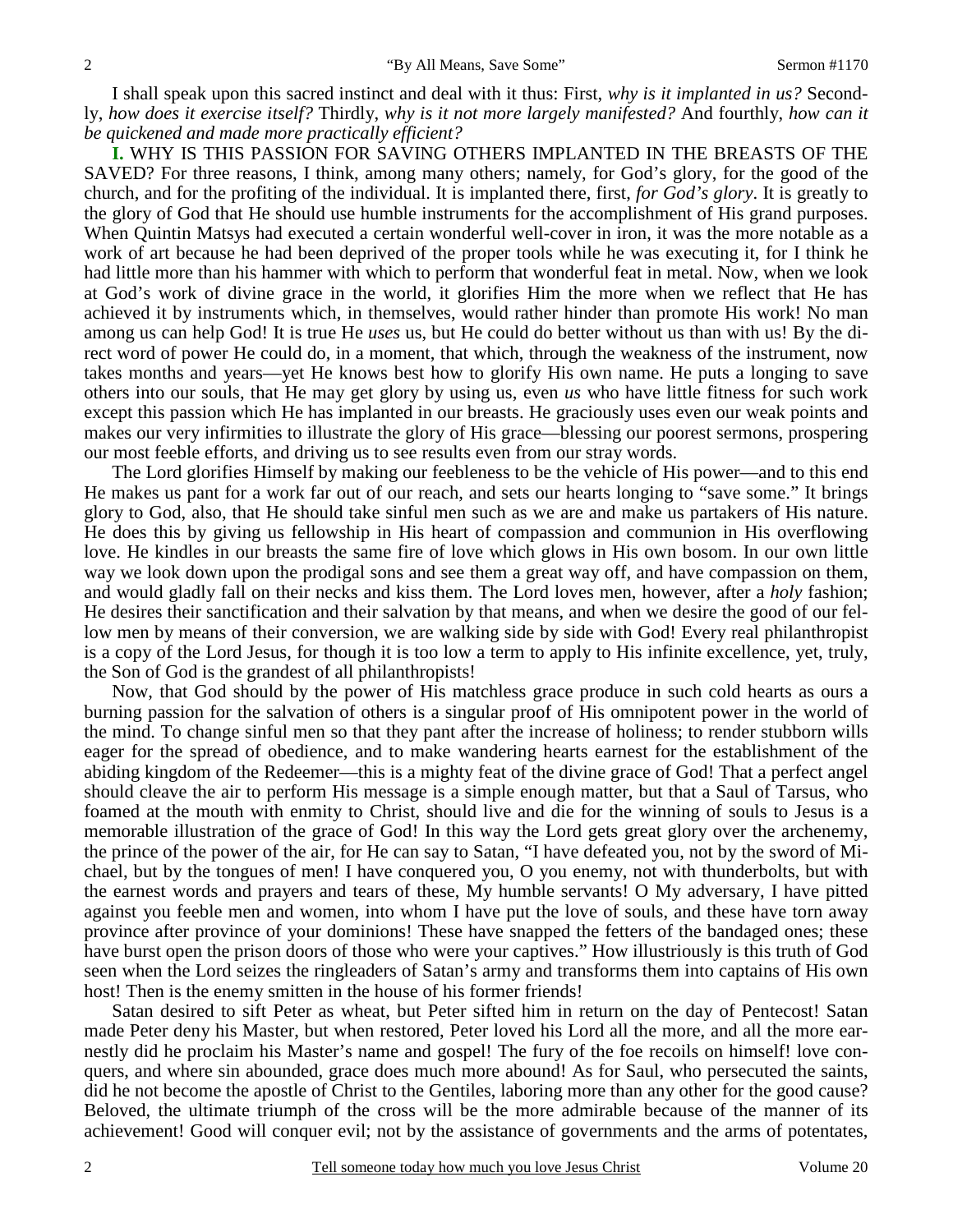not by the prestige of bishops and popes and all their pompous array; but by hearts that burn, souls that glow, eyes that weep, and knees that bend in wrestling prayer! These are the artillery of God! By using such weapons as these He not only foils His foes, but triumphs over them—confounding the mighty by the weak, the wise by the simple, and the things which are by the things which are not!

Next, the passion for saving souls is implanted for *the* church*'s good—*and that in a thousand ways, of which I can only mention a few. First there can be no doubt that the passion for winning souls expends the church's energy in a healthy manner. I have observed that churches which do not care for the outlying population speedily suffer from disunion and strife. There is a certain quantity of steam generated in the community, and if we do not let it off in the right way, it will work in the wrong way, or blow up altogether and do infinite mischief. Men's minds are sure to work, and their tongues to move, and if they are not employed for good purposes they will assuredly do mischief! You cannot unite a church as completely as by calling out all its forces for accomplishing the Redeemer's grand objective. Talents unused are sure to rust, and this kind of rust is a deadly poison to peace; a bitter irritant which eats into the heart of the church. We will, therefore, by all means, save some, lest by some other means we become disunited in heart!

This passion for saving souls not only employs, but also draws forth the strength of the church. It awakens her latent energies and arouses her noblest faculties. With so divine a prize before her, she girds up her robes for the race, and with her eyes upon her Lord, presses forward to the goal! Many a commonplace man has been rendered great by being thoroughly absorbed by a noble pursuit—and what can be nobler than turning men from the road which leads to hell? Perhaps some of those ignoble souls who have lived and died like dumb, driven cattle, might have reached the majesty of great fires if a supreme intent had fired them with heroic zeal, and developed their concealed endowments. Happy is the man whose task is honorable, if he honorably fulfills it! Lo, God has given to His church the work of conquering the world, the plucking of brands from the burning, the feeding of His sheep and lambs! And this it is which trains the church to deeds of daring and to nobility of soul.

Dear brothers and sisters, this common passion for souls knits us together! How often do I feel a fresh bond of union with my beloved brethren and fellow workers when I find that I was the means of the conviction of a sinner, whom one of them comforted and led to the savior; and thus we have a joint possession in the convert! Sometimes I have been blest of God to the salvation of my hearer, but that hearer was first brought here by yonder friend—and so we become sharers in the joy! Communion in service and success welds the saints together, and is one of the best securities for mutual love. And, moreover, when new converts are brought into the church, the fact that they are brought in by instrumentality tends to make their fusion with the church an easy matter. It is in this case much the same as with our families. If God had been pleased to create each of us as individual men and women, and drop us down somewhere on the earth; and if were left to find our way to somebody's house and unite with his family, I daresay we should have had to wander long before we would have been welcomed! But now we come as little ones to those who rejoice to see us! And they sing, "Welcome, welcome, little stranger!" We become at once parts of the family because we have parents and brothers and sisters—and these make no debate about our introduction, and consider it no trouble to receive us—though I fear we have never duly rewarded them for their pains!

So is it in the church—if God had converted all men one by one, by His Spirit, without instrumentality, they would have been separate grains of sand, hard to unite into a building, and there would have been much difficulty in forming them into one body. But now we are *born* into the church, and the pastor and others look upon those converted under their instrumentality as their own children whom they love in the Lord! And the church, having shared in the common service by which they are converted, feels, "These belong to us; these are our *reward*." And so they are taken cordially into the Christian family. This is no small benefit, for it is at once the joy and the strength of the church to be made one by vital forces, by holy sympathies and fellowships! We have spiritual fathers among us whom we love in the Lord, and spiritual children whose welfare is our deepest concern. We have brothers and sisters to whom we have been helpful, or who have been helpful to us, whom we cannot but commune with in heart. As a common desire to defend their country welds all the regiments of an army into one, so the common desire to save souls makes all true believers akin to each other!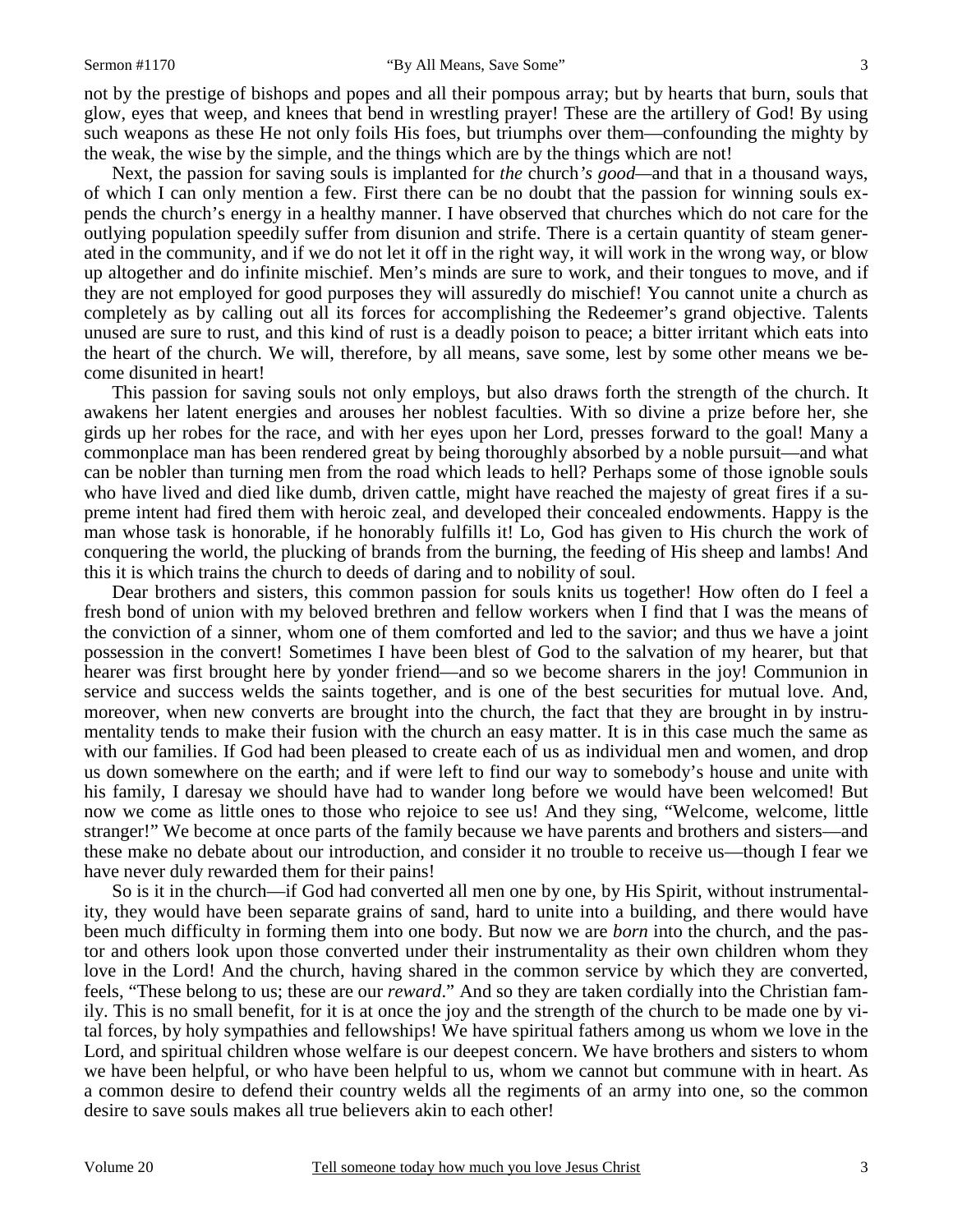But this passion is most of all for *the good of the individual possessing it*. I will not try, this morning, to sum up, in the short time allotted to me, the immense benefits which come to a man through his laboring for the conversion of others, but I will venture this assertion—no man or woman in the church of God is in a healthy state if he or she is not laboring to save some! Those who are laid aside by suffering are taking their part in the economy of the household of Christ. But with that exception, he that does not work, neither shall he eat; he that does not water others is not watered himself; he who cares not for the souls of others may well stand in jeopardy about his own! To long for the conversion of others makes us Godlike! Do we desire man's welfare? God does! Would we gladly snatch them from the burning? God is daily performing this deed of divine grace! Can we say that we have no pleasure in the death of him that dies? Jehovah has declared the same with an oath! Do we weep over sinners? Did not Jehovah's Son weep over them? Do we lay out ourselves for their conversion? Did He not die that they might live? You are made Godlike when this passion glows within your spirit; this is a vent for your love to God as well as your love to men! Loving the Creator, we pity His fallen creatures, and feel a benevolent love towards the work of His hands; if we love God, we feel as He does, that judgment is strange work, and we cannot bear that those whom He has created should be cast away forever! Loving God makes us sorrow that all men do not love Him, too; it frets us that the world lies in the wicked one, at enmity to its own Creator, at war with Him who, alone, can bless it! O beloved, you do not love the Lord at all unless you love the *souls of others!*

Trying to bring others to Christ does us good by renewing in us our old feelings and reviving our first love. When I see an inquirer penitent for sin, I remember the time when I felt as he is feeling; when I hear the seeker for the first time say, "I do believe in Jesus," I remember the birthday of my own soul, when the bells of my heart rang out their merriest peals because Jesus Christ had come to dwell within me! Soul-winning keeps the heart lively and preserves our warm youth to us! It is a mighty refresher to decaying love! If you feel the chill of skepticism stealing over you and begin to doubt the gospel's power, go to work among the poor and ignorant, or comfort souls in distress, and when you see the brightness of their countenances as they obtain joy and peace in believing, your skepticism will fly like chaff before the wind! You will believe in the cause when you see the result! You cannot help believing when the evidence is before your eyes! Work for Jesus keeps us strong in faith and intense in love to Him. Does not this holy instinct draw forth all the faculties of a man? One strong passion will frequently bring the whole man into play, like a skillful minstrel whose hand brings music from every chord. If we love others, we shall, like Paul, become wise to attract them, wise to persuade them, wise to convince them, wise to encourage them! We shall learn the use of means which had lain rusted, and discover in ourselves talents which otherwise had been hidden in the ground if the strong desire to save men had not cleared away the soil!

And I will add here that love to souls will, in the end bring to everyone who follows it up, the highest joy beneath the stars. What is that? It is the joy of knowing that you have been made the spiritual parent of others! I have tasted of this stream full often, by God's grace, and it is heaven below! The joy of being saved one's self has a measure of selfishness about it, but to know that your fellow men are saved by your efforts brings a joy pure, disinterested, and heavenly—of which we may drink the deepest draughts without injury to our spirits! Yield yourselves brothers and sisters, to the divine appetite for doing good! Be possessed with it and eaten up by it, and the best results will follow! Let this be, from now on, your aim, "That I may, by all means, save some."

**II.** How DOES THIS PASSION EXERCISE ITSELF? It does so differently in different persons, and at different periods. At first it shows itself by *tender anxiety*. The moment a man is saved he begins to be anxious about his wife, his child, or his dearest relative; and that anxiety leads him, at once, to pray for them! As soon as the newly opened eyes have enjoyed the sweet light of the Sun of Righteousness, they look lovingly round on those who were its companions in darkness, and then gaze up into heaven with a tearful prayer that they, also, may receive their sight! Hungry ones, while they are eating the first mouthful at the banquet of free grace, groan and say, "Oh that my poor starving children could be here to feed on the savior's love with me." Compassion is natural to the new-born nature; as common humanity makes us pity the suffering, so *renewed* humanity makes us pity the sinful! This, I say, happens at the very dawn of the new life; further on in the heavenly pilgrimage this passion manifests itself in the *intense joy exhibited when news reaches us of the conversion of others! I have often seen, at church meet-*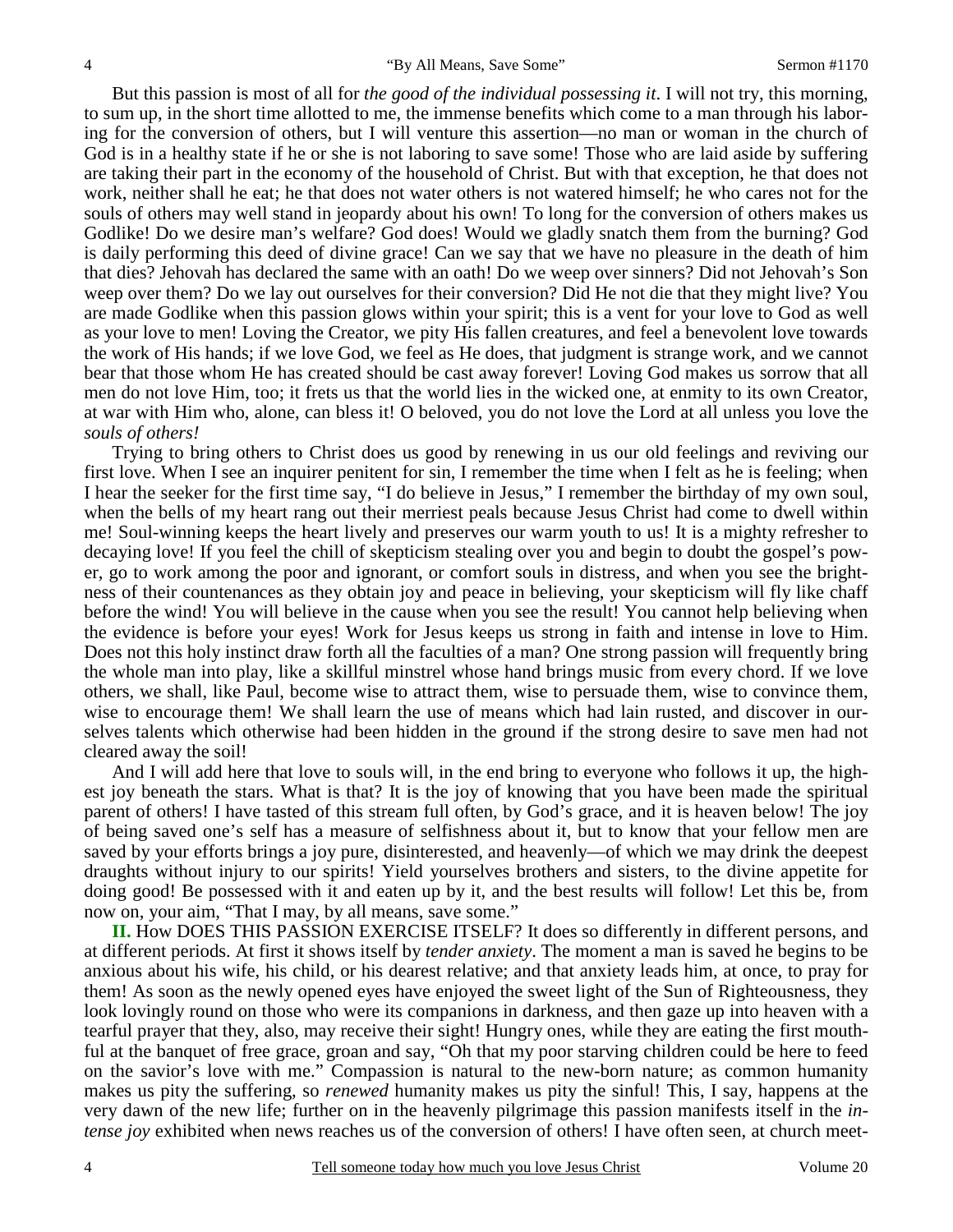ings and missionary meetings, a hearty and holy joy spread throughout an audience when some new convert, or returned missionary, or successful minister, has given details of the wonders of saving grace! Many a poor girl who could do but little for the savior has, nevertheless, shown what she would have done if she could, by the tears of joy which have streamed down her cheeks when she has heard that sinners have been led to Jesus! This is one of the ways in which those who can personally do little can share in the joy of the most useful, yes, can have fellowship with Jesus Himself!

The hallowed instinct of soul-winning also shows itself in *private efforts*, *sacrifices, prayers and agonies* for the spread of the gospel. Well do I remember when I first knew the Lord, how restless I felt till I could do *something* for others! I did not know that I could speak to an assembly, and I was very timid as to conversing upon religious subjects, and therefore I wrote little notes to different persons setting forth the way of salvation. I dropped these written letters with printed tracts into the post, or slipped them under the doors of houses, or dropped them into areas—praying that those who read them might be awakened as to their sins, and moved to flee from the wrath to come. My heart would have burst if it could not have found some vent! I wish that all professors kept up their first zeal and were diligent in doing little things as well as greater things for Jesus, for often the lesser agencies turn out to be as effectual as those which operate upon a larger area. I hope that all of you young people who have been lately added to the church are trying some mode of doing good, suitable for your capacity and position, that by all means, you may save some! A word may often bless those whom a sermon fails to reach, and a personal letter may do far more than a printed book. As we grow older and are more qualified, we shall take our share in the more *public agencies* of the church; we shall speak for Jesus before the few who meet at the cottage prayer meeting; we shall pray *with,* as well as *for* our families, or we shall enlist in the Sunday school, or take a tract district. Ultimately the Lord may call us to plead His cause before hundreds or thousands, and so beginning with little things, our latter end, by His grace, shall greatly increase!

There is one point in which zeal for the salvation of others will show itself in all who possess it, namely, in *adapting ourselves to the condition and capacity of others for their* good. Notice this in Paul. He became all things to all men, if by any means he might save some; he became a Jew to the Jews; when he met with them he did not rail at their ceremonies, but endeavored to bring out their spiritual meaning! He did not preach against Judaism, but showed them Jesus as the fulfillment of its types! When he met with a heathen, he did not revile his gods, but taught him the true God and salvation by His Son. He did not carry about with him one sermon for all places, but adapted his speech to his audience. What a very wonderful address that was which Paul delivered to the council of philosophers upon Mars' Hill! It is most courteous throughout, and it is a pity that our translation somewhat destroys that quality, for it is eminently conspicuous in the original. The apostle began by saying, "You men of Athens, I perceive that you are, on all points, very God-fearing." He did not say, "Too superstitious," as our version has it! That would have needlessly provoked them at the outset. He went on to say, "For as I passed through the city and observed your sacred things, I found an altar bearing the inscription, 'To an unknown God.' What, therefore, you worship without knowing it, that I announce unto you." He did not say, "Whom you ignorantly worship." He was far too prudent to use such an expression! They were a collection of thoughtful men, of cultured minds, and he aimed at winning them by courteously declaring to them the gospel. It was most skillful on his part to refer to that inscription upon the altar, and equally so to quote from one of their own poets. If he had been addressing Jews, he would neither have quoted from a Greek poet nor referred to a heathen altar—his intense love for his hearers taught him to merge his own peculiarities in order to secure their attention.

In the same manner we also sink ourselves, and instead of demanding that others submit to us, we cheerfully submit to them in all unessential matters, that we may gain their favorable consideration of the claims of Jesus. Mark you, there was never a man sterner for principle than Paul; in things where it was necessary to take his stand, he was firm as a rock; but in merely personal and external matters he was the servant of all. Adaptation was his *forte!* Beloved, if you have to talk to children, be children– do not expect them to be men! Think *their* thoughts, feel *their* feelings, and put the truth of God into their words! You will never get at their hearts till your heart is in sympathy with their childhood. If you have to comfort the aged, enter, also, into their infirmities, and do not speak to them as if they were still in the full vigor of life. Study persons of all ages and *be as they are*—that they may be led to be believers—*as you are!* Are you called to labor among the educated? Then choose out excellent words and pre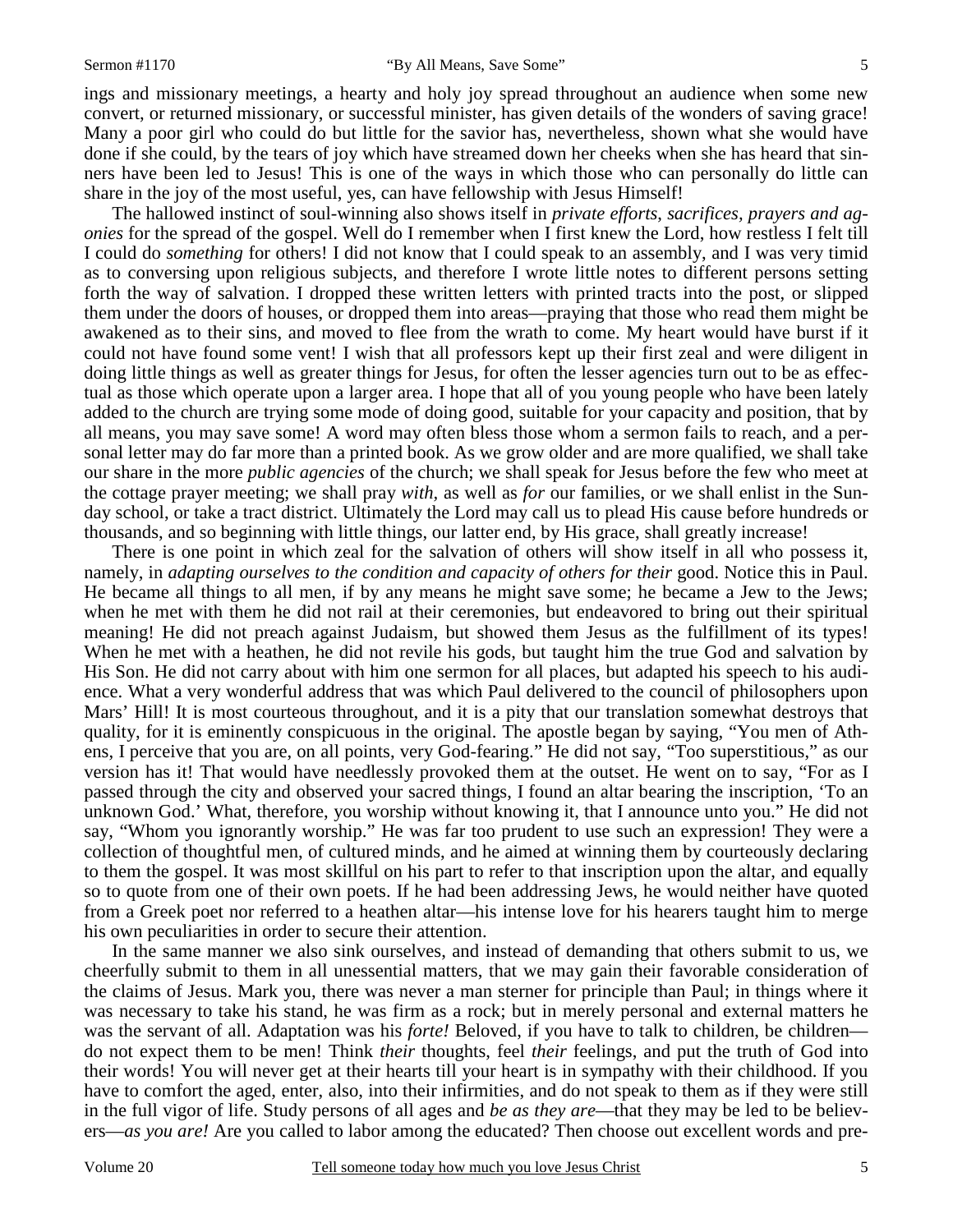sent them apples of gold in baskets of silver! Do you work among the illiterate? Let your words be as goads; speak their mother tongue, use great plainness of speech so that you may be understood; for what good is it to speak to them in an unknown tongue? Are you cast among people with strange prejudices? Do not unnecessarily spar with them, but take them as you find them! Are you seeking the conversion of a person of slender understanding? Do not inflict upon him the deeper mysteries, but show him the plain man's pathway to heaven in words which he who runs may read! Are you talking with a friend who is of a sorrowful spirit? Tell him of your own depressions; enter into his griefs and so raise him up as you were raised. Like the Good Samaritan, go where the wounded man lies, and do not expect him to come to you.

A real passion for winning souls reveals the many sides of our manhood, and uses each one as a reflector of the divine Light of truth. There is a door to each man's heart, and we have to find it and enter it with the right key, which is to be found somewhere or other in the word of God! All men are not to be reached in the same way, or by the same arguments; and as we are, by all means, to save some, we must be wise to win souls—wise with wisdom from above! We desire to see them conquered for Christ, but no warrior always uses the same strategy; there is, for one, open assault, for another a siege, for a third an ambush, for a fourth a long campaign. On the sea there are great rams which run down the enemy, torpedoes under water, gunboats and steam frigates. One ship is broken up by a single blow; another needs a broadside; a third must have a shot between wind and water; a fourth must be driven on shore. Even thus must we adapt ourselves and use the sacred force entrusted to us with grave consideration and solemn judgment, always looking to the Lord for guidance and for power! All the real power is in the Lord's hands! We must put ourselves fully at the disposal of the divine Worker, so that He may work in us both to will and to do of His good pleasure! And so shall we, by all means, save some!

**III.** WHY IS THIS PASSION NOT MORE DEVELOPED AMONG CHRISTIANS? The preacher needs not answer that question—each of his hearers may do that for himself. Why is it that we do not yearn more over the perishing souls of men? Is it not that we have but very little grace? We are dwarfish Christians with little faith, little love, little care for the glory of God—and therefore with little concern for perishing sinners! We are spiritually naked and poor; we are spiritually miserable when we might be rich and increased in goods if we had but more *faith!* That is the secret of the matter and is the fountain of all the mischief. But if we must come to particulars, do you not think that men are careless about the souls of others because they have fallen into *one-sided views of gospel doctrines,* and have turned the doctrines of grace into a couch for idleness to rest upon? "God will save His own," they say. Yes, but His own do not talk in that fashion! They are not like Cain, who said, "Am I my brother's keeper?" Unquestionably the Lord will see that His own elect are called in due season, but He will do this by the preaching or teaching of the word! Predestination is not a legitimate reason for inaction! Men do not consider it so in other matters, why, then, in religion? Except the Lord prospers us in business, all our efforts are in vain, and yet we do not say, "I shall have as many pounds in my pocket as God intends I shall have, and therefore I need not work or trade."

No, men save their fatalism to play the fool only with *spiritual* things! In all other things they are not such idiots as to allow predestination to paralyze their minds! But here, since idleness needs an excuse for itself, they dare to abuse this sacred truth of God to cripple their consciences! In some professors downright *worldliness* prevents their seeking the conversion of others; they are too fond of gain to care for saving souls, too busy about their farms to sow the seed of the kingdom, too much occupied with their shops to hold up the cross before the sinner's eyes, too full of worldly care to care for the salvation of the lost! Covetousness eats up the very soul of many; they have far more business than they can manage without injury to their spiritual health—and yet they are eager after more! Prayer meetings are neglected; the class in the school is given up; efforts for the poor and ignorant are never made, and all because they are so taken up with the world and its cares! This age is peculiarly tempted in that direction and it needs strong piety to be able to love the souls of men practically. With some I fear that the cause of indifference is *lack of faith!* They do not believe that God will bless their efforts, and therefore they make none! They have a vivid recollection of past times when they tried to be useful and failed; so, instead of past failure being made a reason for double exertion in the present, to make up for lost time, they have given up labor for the Lord as a bad case, and do not attempt anything more.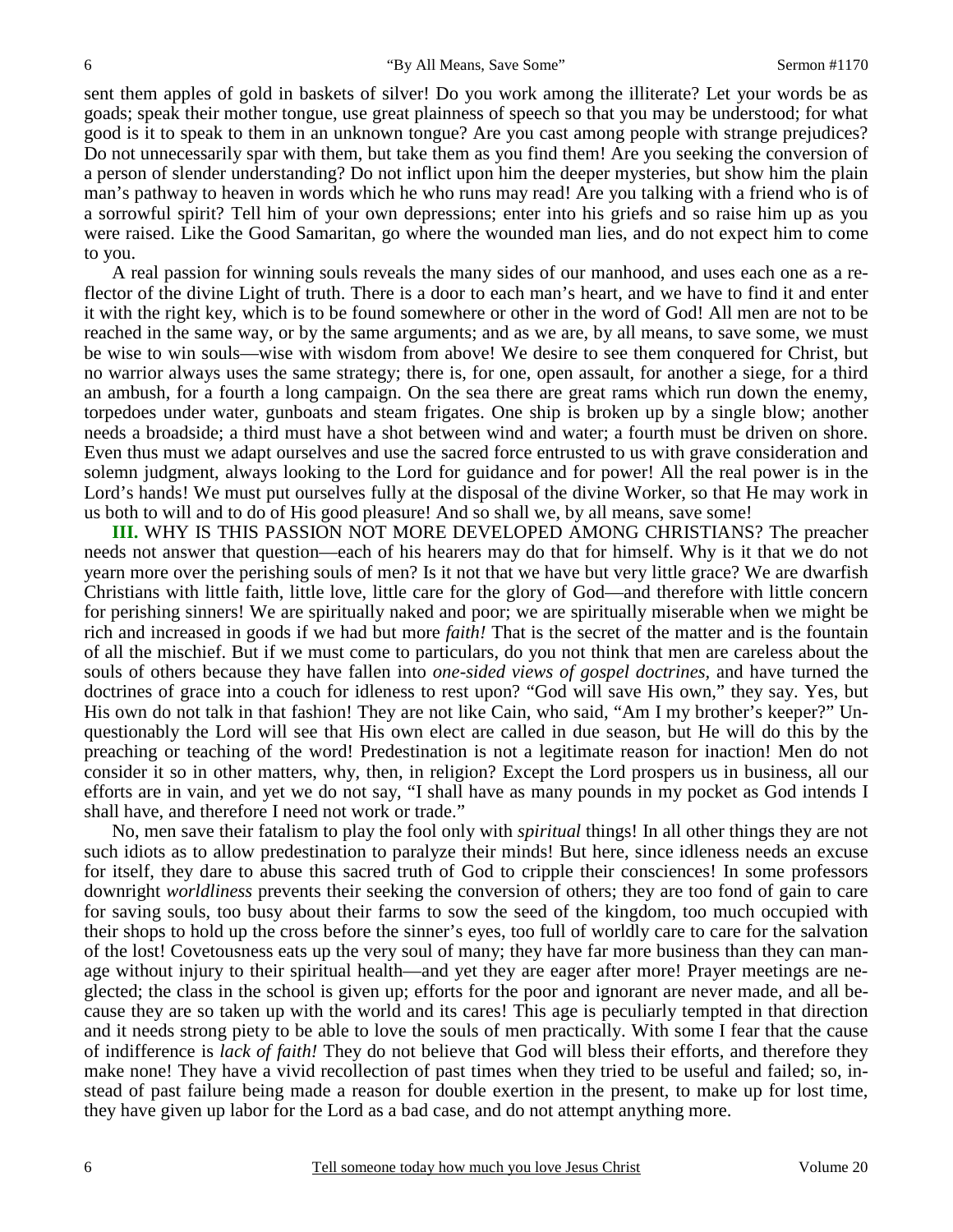7

It is to be feared that with many church members the reason for the absence of this passion is that they love ease and are worm-eaten with *laziness*. They say, "Soul, take your ease! Eat, drink, and be merry. Why trouble yourself about others?" "Send the multitude away," said the disciples. They did not want to be worried with them! True, the people were very hungry and weary, and it was a painful thing to see them fainting, but it was easier to forget their needs than to relieve them! London is perishing millions are dying in their sins! The *world* still lies in the wicked one, and sloth calls forgetfulness to her aid to ignore the whole matter! Such people do not want to be made uncomfortable—neither do they wish to spend and be spent for the glory of Christ! The secret of it all is that the great majority of Christians are *out of sympathy with God,* and out of *communion with Christ!* Is not this an evil? O eyes that never wept over dying men, do you expect to see the King in His beauty? O hearts that never throbbed with anxiety for those that are going down to the pit of hell—do you hope to leap for joy at the Master's coming? O lips that never speak for Jesus, how will you answer to the searching questions of the Last Great Day? I beseech you, Christian people, if you have grown indifferent to the conversion of those around you, search out the secret reason! Find out what is the worm at the root of your piety—and in the name of Christ seek to be delivered from it!

**IV.** How CAN THIS PASSION BE MORE FULLY AWAKENED? First, it can be done by our *obtaining a higher life*. The better man shall do the better deed—the stronger in divine grace, the stronger to save some! I do not believe in a man's trying to pump himself up beyond his level; the man must be up, and then all that comes out of the man will have risen; if love to God glows in your soul, it must show itself in your concern for others; make the tree good, and the fruit will be good. It will not do for you to begin a more earnest career by stimulating yourself to a hectic zeal which will come and go like the flush on the consumptive's cheek—the life within must be *permanently* strengthened, and then the pulsing of the heart and the motion of the whole man will be more vigorous! More divine grace is our greatest need. This being granted, it will greatly help us to care for the conversion of sinners if we are *fully cognizant of their misery and degradation*. How differently one feels after seeing with ones own eyes the poverty, filth, and vice of this city! I wish some of you respectable people who have never seen any part of London except the broad thoroughfares, would take a stroll down the courts which open into the narrow side streets. I would like you to go down courts such as Queen Victoria never saw, and alleys far from green! Ladies, you may leave some of that finery at home; and gentlemen, you may put away your pocket handkerchiefs, and your purses, unless you would like to empty them out among the wretched beings you will meet!

There are sights to be seen close to our own homes which might well make our hearts bleed, and harrow up our spirits! When you have seen them, you will begin to feel aright towards the sinful. We sit at home comfortably at our fires in the winter time, and think the weather is not so very cold, but if we go out and see the poor shivering in their rags, or find them cowering over their empty grates, we begin to think that cold is a greater evil than we dreamed! We come here, to this place of worship, and while we are listening to the word, we forget the destitution of those who hear it not! Why, at this very moment around the doors of the gin palaces and public houses of London, there are thousands standing waiting till the blessed hour of one—when they can obtain the cheering draught which their souls thirst after! The assemblies now tarrying for the god Bacchus can be counted by the thousands! What have these men been doing with the Sabbath hours up till now? Reading the Sunday newspaper; lying in bed, or loafing about their little gardens in their shirt sleeves. That is the occupation of hundreds of thousands this day all around us, and at our doors! Have we done our best to bring them to the house of prayer? Hundreds of thousands near by have never heard the gospel in their lives—and never think of entering places where it is preached! Of course if they had lived in Calcutta we would have thought about them! Because they are living in London close to us, shall we neglect them?

One of the best things that could be done for us all would be to go round to houses in the worst parts of the city for one week with a city missionary; then we might see for ourselves what is to be seen! Then would sin and poverty become palpable and stand out in grim reality! Your fellow countrymen, men born of women who are of the same flesh and blood as yourselves, are living in daily neglect of your dear Savior, living in jeopardy of their immortal souls! If you did but realize this, it would quicken you, by all means, to save some! Brothers and sisters, the strongest argument I have ever seen for the doctrine of the eternity of future punishment is an argument which is often used against it. They say, "If the eter